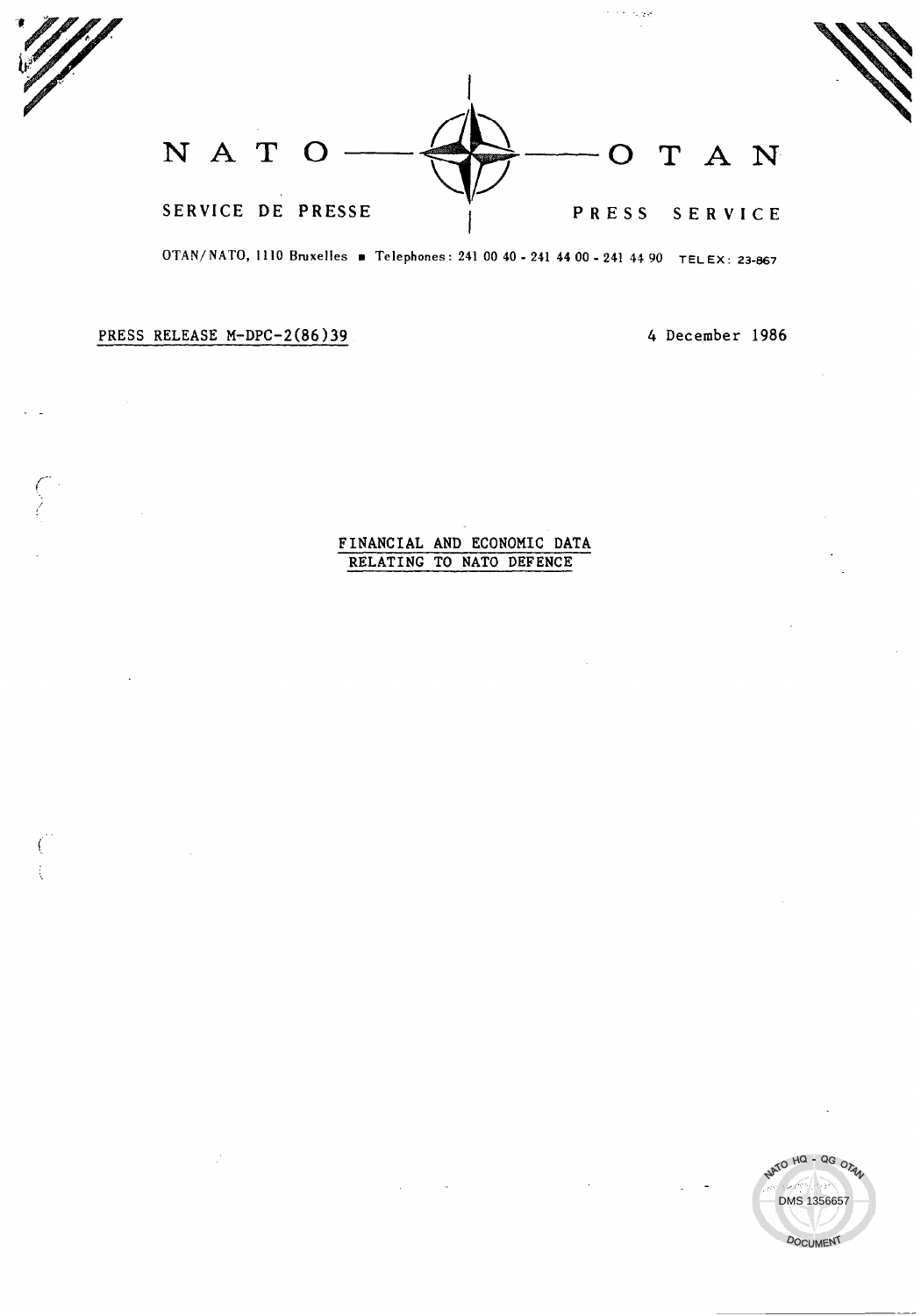#### DEFENCE EXPENDITURES OF NATO COUNTKIES ------------------------------ -------

### $1970 - 1986$

The figures given in Table I represent payments actually made or to be made during the course of the fiscal year. They are based on the NATO definition of defence expenditures. In view of the differences between this and national definitions, the figures shown may diverge considerably from those which are quoted by national authorities or given in national budgets. The figures relating to the United States, Canada and Germany include expenditures for military aid programmes. The figures showu for European NATO countries do not include the value of end-items received under military aid programmes.

France is a member of the Alliance without belonging to the integrated military structure; the relevant figures are indicative only.

The corresponding statistical data for Spain are not yet available.

## READER'S GUIDE:

--------------

To suppress any ambiguity the fiscal year has been designated by the year which includes the most number of months: e.g. 1985 represents the fiscal year 1985/1986 for Canada and U.K. and the fiscal year 1984/1985 for U.S.

Because of rounding, the figures when added, may differ with the totals indicated.

e = estimate

. . = information not available

 $-2-$ 

 $-2-$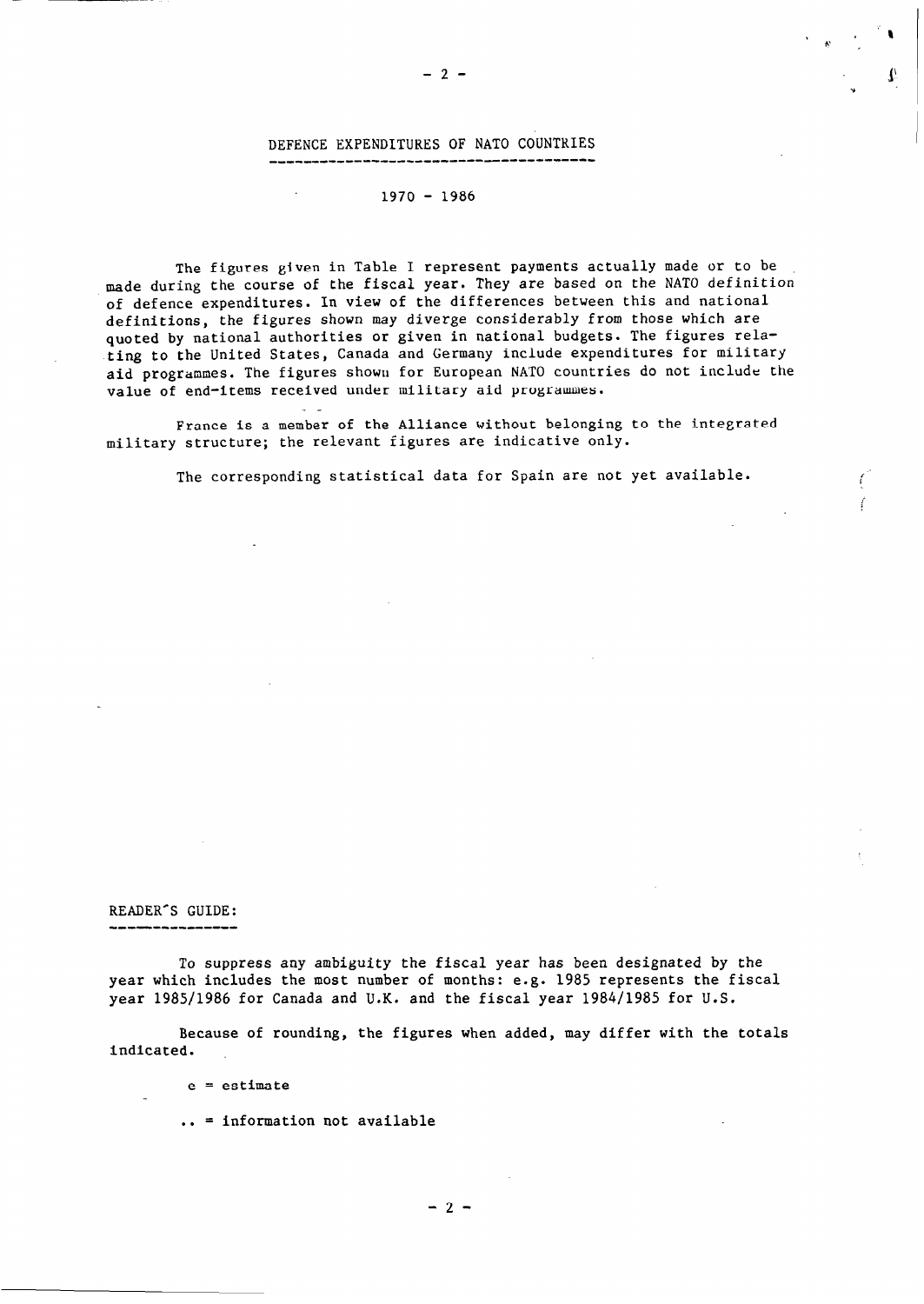| <b>COUNTRY</b>                    | CURRENCY UNIT<br>(millic) | 1970                                    | 1975   | 1980   | 1982          | 1983   | 1984                                       | 1985    | 1986e                   |  |  |
|-----------------------------------|---------------------------|-----------------------------------------|--------|--------|---------------|--------|--------------------------------------------|---------|-------------------------|--|--|
| (0)                               | (1)                       | (2)                                     | (3)    | (4)    | (5)           | (6)    | (7)                                        | (8)     | (9)                     |  |  |
| Current prices and exchange rates |                           |                                         |        |        |               |        |                                            |         |                         |  |  |
| <b>Belgium</b>                    | Belgian francs            | 37388                                   | 70899  | 115754 | 132127        | 136615 | 139113                                     | 141582  | $\bullet\ \bullet$      |  |  |
| Canada                            | Can. dollars              | 1999                                    | 3360   | 5788   | 7802          | 8815   | 9754                                       | 10329   | f1115                   |  |  |
| Denmark                           | Danish kroners            | 2967                                    | 5355   | 9117   | 11669         | 12574  | 13045                                      | 13344   | 13750                   |  |  |
| France                            | French francs             | 32672                                   | 55872  | 111672 | 148021        | 165029 | 176638                                     | 186715  | 196465                  |  |  |
| Germany (a)                       | Deutschmarks              | 22573                                   | 37589  | 48518  | 54234         | 56496  | 57274                                      | 58650   | 60378                   |  |  |
| Greece                            | Drachmae                  | 14208                                   | 45936  | 96975  | 176270        | 193340 | 271922                                     | 321981  | 366632                  |  |  |
| $\mathcal{T}^*$ :1y               | $1000$ Lira               | 1562                                    | 3104   | 8203   | 12294         | 14400  | 16433                                      | 18584   | 20332                   |  |  |
| I xembourg                        | Lux. francs               | 416                                     | 836    | 1534   | 1893          | 2104   | 2234                                       | 2265    | 2533                    |  |  |
| A herlands                        | Dutch guilders            | 3909                                    | 7119   | 10476  | 11921         | 12149  | 12765                                      | 12901   | 13244                   |  |  |
| Norway                            | Norw. kroners             | 2774                                    | 4771   | 8242   | 10956         | 12395  | 12688                                      | 15446   | 15788                   |  |  |
| Portugal                          | Escudos                   | 12538                                   | 19898  | 43440  | 63817         | 76765  | 92009                                      | 111375  | 138479                  |  |  |
| Turkey                            | Liras                     | 6399                                    | 32833  | 203172 | 447790        | 556738 | 803044                                     | 1234547 | 1867990                 |  |  |
| United-Kingdom                    | Pounds Sterling           | 2607                                    | 5571   | 11542  | 14870         | 15830  | 17511                                      | 18352   | 19213                   |  |  |
| United-States                     | US dollars                | 77513                                   | 91059  | 162400 | 213626        | 231459 | 258164                                     | 272499  | 291741                  |  |  |
| NATO Europe                       | US dollars                | 24893                                   | 56531  | 107930 | 96684         | 92676  | 87560                                      | 88937   | $\bullet$ $\bullet$     |  |  |
| North America                     | US dollars                | 79421                                   | 94363  | 167350 | 219950        | 238612 | 265695                                     | 280063  | 299771                  |  |  |
| NATO Total                        | US dollars                | 104314                                  | 150895 | 275280 | 316635        | 331288 | 353255                                     | 369000  | $\bullet$ $\bullet$     |  |  |
|                                   |                           | 1980 constant prices and exchange rates |        |        |               |        |                                            |         |                         |  |  |
| Belgium                           | Belgian francs            | 72128                                   | 94979  | 115754 | 116648        | 116161 | 114640                                     | 112718  | $\ddot{\phantom{0}}$    |  |  |
| Canada                            | Can. dollars              | 5336                                    | 5227   | 5788   | 6260          | 6762   | 7250                                       | 7425    | 7698                    |  |  |
| Denmark                           | Danish kroners            | 8409                                    | 8226   | 9117   | 9143          | 9217   | 9116                                       | 9196    | $\ddot{\phantom{a}}$    |  |  |
| France                            | French francs             | 80942                                   | 90728  | 111672 | 117530        | 119647 | 119428                                     | 119210  | 120014                  |  |  |
| Germany                           | Deutschmarks              | 37533                                   | 45624  | 48518  | 49745         | 50165  | 49956                                      | 50104   | 50175                   |  |  |
| $C$ aece                          | Drachmae                  | 51338                                   | 94420  | 96975  | 117784        | 108472 | 127028                                     | 127902  | 121265                  |  |  |
| $1 \t1y$                          | $1000$ Lira               | 6484                                    | 7236   | 8203   | 8418          | 8626   | 8869                                       | 9134    | 9296                    |  |  |
| l embourg                         | Lux. francs               | 797                                     | 1130   | 1534   | 1670          | 1728   | 1736                                       | 1710    | 1873                    |  |  |
| Netherlands                       | Dutch guilders            | 9426                                    | 9788   | 10476  | 11146         | 11202  | 11562                                      | 11581   | 11973                   |  |  |
| Norway                            | Norw. kroners             | 7145                                    | 7230   | 8242   | 8813          | 9164   | 8742                                       | 10069   | 9574                    |  |  |
| Portugal                          | Escudos                   | 49184                                   | 50485  | 43440  | 44145         | 42789  | 40833                                      | 40715   | 42828                   |  |  |
| Turkey                            | Liras                     | 74001                                   | 161276 | 203172 | 216286        | 206694 | 204064                                     | 221393  | 250179                  |  |  |
| United-Kingdom                    | Pounds Sterling           | 11627                                   | 11462  | 11542  | 12405         | 12458  | 12952                                      | 12928   | 12952                   |  |  |
| United-States                     | US dollars                | 179107                                  | 141349 | 162400 | 187983        | 196981 | 211899                                     | 217197  | 224350                  |  |  |
| NATO Europe                       | US dollars                | 87758                                   | 98163  |        | 107930 113417 | 114242 | 115895                                     | 116650  | $\bullet$ . $\bullet$ . |  |  |
| North America                     | US dollars                | 183671                                  | 145820 | 167350 | 193338        | 202764 | 218100                                     | 223548  | 230933                  |  |  |
| NATO Total                        | US dollars                | 271428                                  |        |        |               |        | 243982   275280   306755   317006   333995 | 340197  | $\bullet$ $\bullet$     |  |  |

## TABLE I: TOTAL DEFENCE EXPENDITURES OF NATO COUNTRIES --\_I\_ -------------------\_\_\_\_\_\_\_\_\_\_\_\_\_\_\_\_cI

Notes: ----a

(a) In addition to defence expenditures (NATO definition), the- German Authorities are-obliged to incur large expenditures for Berlin owing to the exceptional situation of this city and the need, in the interests of the defence of the free world, to ensure its viability. These expenditures, which are not included in the figures given above since they do not come within the NATO-definition, are forecast to be 15619 million DM in  $1986$ .

-3-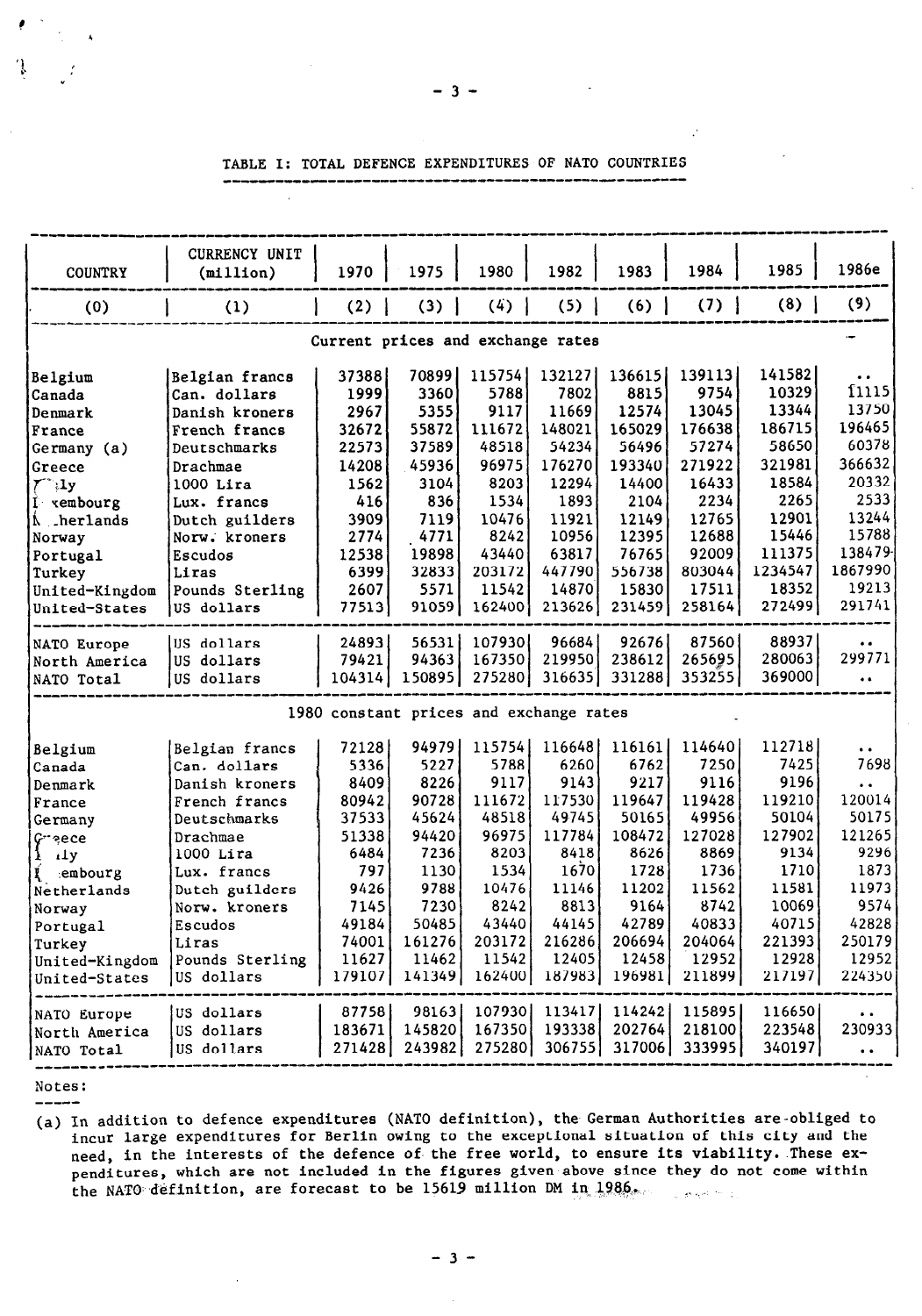### TABLE II: DEFENCE EXPENDITURES ---I-------------------------

AS PERCENTAGE OF GROSS DOMESTIC PRODUCT \_\_\_\_\_\_\_\_\_\_\_\_\_\_\_\_\_\_\_\_\_

 $\lambda$ 

| 1970-1974<br><b>COUNTRY</b><br>(3)<br>(2)<br>(4)<br>(5)<br>(7)<br>(8)<br>(9)<br>(1)<br>(6)<br>(0)<br>Current prices<br>3.2<br>3.4<br>3.4<br>3.3<br>3.2<br>3.0<br>2.9<br>3.4<br>Belgium<br>$\bullet\hspace{0.1cm} \bullet\hspace{0.1cm}$<br>2.4<br>2.5<br>2.3<br>2.5<br>2.5<br>2.2<br>2.1<br>2.4<br>2.4<br>Denmark<br>4.2<br>4.0<br>4.1<br>4.0<br>3.9<br>4.1<br>4.1<br>4.1<br>3.9<br>France<br>3.4<br>3.4<br>3.3<br>3.3<br>3.4<br>3.3<br>3.2<br>3.1<br>3.5<br>Germany<br>5.7<br>6.3<br>6.7<br>6.9<br>7.2<br>7.1<br>6.6<br>4.7<br>6.6<br>Greece<br>2.7<br>2.7<br>2.4<br>2.6<br>2.4<br>2.6<br>2.7<br>2.7<br>2.7<br>Italy<br>1.2<br>1.2<br>1.2<br>1.2<br>1.1<br>1.1<br>1.1<br>0.8<br>1.0<br>Luxembourg<br>3.2<br>3.1<br>3.2<br>3.2<br>3.1<br>3.2<br>3.2<br>3.1<br>3.1<br>Netherlands<br>2.8<br>2.9<br>2.9<br>3.0<br>3.1<br>3.3<br>3.1<br>3.1<br>3.3<br>Norway<br>3.5<br>3.4<br>3.4<br>3.3<br>3.2<br>3.9<br>3.4<br>3.1<br>6.9<br>Portugal<br>4.8<br>4.7<br>5.7<br>4.8<br>4.6<br>5.1<br>4.4<br>4.5<br>4.4<br>Turkey<br>4.9<br>5.3<br>5.0<br>5.3<br>5.5<br>5.1<br>5.4<br>5.3<br>5.2<br>United-Kingdom<br>3.8<br>3.7<br>3.7<br>3.7<br>3.9<br>3.8<br>3.8<br>3.8<br>NATO Europe<br>$\bullet$ $\bullet$<br>2.0<br>2.1<br>1.9<br>2.3<br>2.2<br>2.1<br>2.1<br>2.2<br>2.3<br>Canada<br>5.2<br>6.0<br>5.3<br>6.5<br>6.7<br>6.6<br>6.2<br>6.4<br>6.7<br>United-States<br>4.9<br>5.2<br>4.3<br>4.3<br>5.0<br>5.2<br>5.2<br>NATO Total<br>5.4<br>$\bullet$ $\bullet$<br>1980 constant prices<br>3.4<br>3.3<br>3.2<br>2.9<br>3.3<br>3.4<br>3.4<br>3.4<br>Belgium<br>$\bullet$ $\bullet$<br>2.4<br>2.2<br>2.4<br>2.5<br>2.4<br>2.4<br>2.3<br>2.4<br>Denmark<br>$\bullet$ $\bullet$<br>4.2<br>4.1<br>4.0<br>4.1<br>4.1<br>4.1<br>4.0<br>3.9<br>3.9<br>France<br>3.4<br>3.1<br>3.4<br>3.3<br>3.3<br>3.4<br>3.3<br>3.2<br>3.4<br>Germany (a)<br>5.7<br>6.3<br>6.7<br>4.7<br>6.7<br>6.6<br>6.9<br>7.2<br>7.1<br>Greece<br>2.4<br>2.6<br>2.6<br>2.7<br>2.5<br>2.5<br>2.5<br>2.6<br>2.6<br>Italy<br>1.2<br>1.2<br>1.3<br>1.2<br>1.2<br>0.8<br>1.0<br>1.2<br>1.1<br>Luxembourg<br>3.1<br>3.4<br>3.5<br>3.2<br>3.3<br>3.4<br>3.4<br>3.3<br>3.4<br>Netherlands<br>2.8<br>3.0<br>2.9<br>2.9<br>3.0<br>3.1<br>2.8<br>3.2<br>3.6<br>Norway<br>3.4<br>6,4<br>3.9<br>3.4<br>3.5<br>3.4<br>3.3<br>3.1<br>3.2<br>Portugal<br>4.6<br>4.5<br>4.1<br>4.2<br>2.8<br>4.4<br>4.3<br>3.9<br>4.0<br>Turkey<br>5.7<br>$5.0$ 5.4 5.2 5.3<br>United-Kingdom<br>5.0<br>5.2<br>5.2<br>5.0<br>3.9<br>$3.7$   3.8   3.8   3.8   3.7  <br>3.7<br>3.8<br>NATO Europe<br>$\bullet$ $\bullet$<br>1.9<br>2.3<br>2.0<br>1.9<br>2.1<br>2.2<br>Canada<br>$2 \cdot 2$<br>$2 \cdot 2$<br>2.2<br>7.3<br>5.5<br>6.1<br>5.3<br>6.8<br>6.6<br>7.0<br>United-States<br>6.9<br>6.4 | <b>AVERAGE</b> | <b>AVERAGE</b><br>1975-1979 | <b>AVERAGE</b><br>1980-1984 | 1980 | 1982 | 1983 | 1984 | 1985 | 1986e |
|-----------------------------------------------------------------------------------------------------------------------------------------------------------------------------------------------------------------------------------------------------------------------------------------------------------------------------------------------------------------------------------------------------------------------------------------------------------------------------------------------------------------------------------------------------------------------------------------------------------------------------------------------------------------------------------------------------------------------------------------------------------------------------------------------------------------------------------------------------------------------------------------------------------------------------------------------------------------------------------------------------------------------------------------------------------------------------------------------------------------------------------------------------------------------------------------------------------------------------------------------------------------------------------------------------------------------------------------------------------------------------------------------------------------------------------------------------------------------------------------------------------------------------------------------------------------------------------------------------------------------------------------------------------------------------------------------------------------------------------------------------------------------------------------------------------------------------------------------------------------------------------------------------------------------------------------------------------------------------------------------------------------------------------------------------------------------------------------------------------------------------------------------------------------------------------------------------------------------------------------------------------------------------------------------------------------------------------------------------------------------------------------------------------------------------------------------------------------------------------------------------------------------------------------------------------------------------------------------------------------------------------------------------------------------------------------------------------------|----------------|-----------------------------|-----------------------------|------|------|------|------|------|-------|
|                                                                                                                                                                                                                                                                                                                                                                                                                                                                                                                                                                                                                                                                                                                                                                                                                                                                                                                                                                                                                                                                                                                                                                                                                                                                                                                                                                                                                                                                                                                                                                                                                                                                                                                                                                                                                                                                                                                                                                                                                                                                                                                                                                                                                                                                                                                                                                                                                                                                                                                                                                                                                                                                                                                 |                |                             |                             |      |      |      |      |      |       |
|                                                                                                                                                                                                                                                                                                                                                                                                                                                                                                                                                                                                                                                                                                                                                                                                                                                                                                                                                                                                                                                                                                                                                                                                                                                                                                                                                                                                                                                                                                                                                                                                                                                                                                                                                                                                                                                                                                                                                                                                                                                                                                                                                                                                                                                                                                                                                                                                                                                                                                                                                                                                                                                                                                                 |                |                             |                             |      |      |      |      |      |       |
|                                                                                                                                                                                                                                                                                                                                                                                                                                                                                                                                                                                                                                                                                                                                                                                                                                                                                                                                                                                                                                                                                                                                                                                                                                                                                                                                                                                                                                                                                                                                                                                                                                                                                                                                                                                                                                                                                                                                                                                                                                                                                                                                                                                                                                                                                                                                                                                                                                                                                                                                                                                                                                                                                                                 |                |                             |                             |      |      |      |      |      |       |
|                                                                                                                                                                                                                                                                                                                                                                                                                                                                                                                                                                                                                                                                                                                                                                                                                                                                                                                                                                                                                                                                                                                                                                                                                                                                                                                                                                                                                                                                                                                                                                                                                                                                                                                                                                                                                                                                                                                                                                                                                                                                                                                                                                                                                                                                                                                                                                                                                                                                                                                                                                                                                                                                                                                 |                |                             |                             |      |      |      |      |      |       |
|                                                                                                                                                                                                                                                                                                                                                                                                                                                                                                                                                                                                                                                                                                                                                                                                                                                                                                                                                                                                                                                                                                                                                                                                                                                                                                                                                                                                                                                                                                                                                                                                                                                                                                                                                                                                                                                                                                                                                                                                                                                                                                                                                                                                                                                                                                                                                                                                                                                                                                                                                                                                                                                                                                                 |                |                             |                             |      |      |      |      |      |       |
|                                                                                                                                                                                                                                                                                                                                                                                                                                                                                                                                                                                                                                                                                                                                                                                                                                                                                                                                                                                                                                                                                                                                                                                                                                                                                                                                                                                                                                                                                                                                                                                                                                                                                                                                                                                                                                                                                                                                                                                                                                                                                                                                                                                                                                                                                                                                                                                                                                                                                                                                                                                                                                                                                                                 |                |                             |                             |      |      |      |      |      |       |
|                                                                                                                                                                                                                                                                                                                                                                                                                                                                                                                                                                                                                                                                                                                                                                                                                                                                                                                                                                                                                                                                                                                                                                                                                                                                                                                                                                                                                                                                                                                                                                                                                                                                                                                                                                                                                                                                                                                                                                                                                                                                                                                                                                                                                                                                                                                                                                                                                                                                                                                                                                                                                                                                                                                 |                |                             |                             |      |      |      |      |      |       |
|                                                                                                                                                                                                                                                                                                                                                                                                                                                                                                                                                                                                                                                                                                                                                                                                                                                                                                                                                                                                                                                                                                                                                                                                                                                                                                                                                                                                                                                                                                                                                                                                                                                                                                                                                                                                                                                                                                                                                                                                                                                                                                                                                                                                                                                                                                                                                                                                                                                                                                                                                                                                                                                                                                                 |                |                             |                             |      |      |      |      |      |       |
|                                                                                                                                                                                                                                                                                                                                                                                                                                                                                                                                                                                                                                                                                                                                                                                                                                                                                                                                                                                                                                                                                                                                                                                                                                                                                                                                                                                                                                                                                                                                                                                                                                                                                                                                                                                                                                                                                                                                                                                                                                                                                                                                                                                                                                                                                                                                                                                                                                                                                                                                                                                                                                                                                                                 |                |                             |                             |      |      |      |      |      |       |
|                                                                                                                                                                                                                                                                                                                                                                                                                                                                                                                                                                                                                                                                                                                                                                                                                                                                                                                                                                                                                                                                                                                                                                                                                                                                                                                                                                                                                                                                                                                                                                                                                                                                                                                                                                                                                                                                                                                                                                                                                                                                                                                                                                                                                                                                                                                                                                                                                                                                                                                                                                                                                                                                                                                 |                |                             |                             |      |      |      |      |      |       |
|                                                                                                                                                                                                                                                                                                                                                                                                                                                                                                                                                                                                                                                                                                                                                                                                                                                                                                                                                                                                                                                                                                                                                                                                                                                                                                                                                                                                                                                                                                                                                                                                                                                                                                                                                                                                                                                                                                                                                                                                                                                                                                                                                                                                                                                                                                                                                                                                                                                                                                                                                                                                                                                                                                                 |                |                             |                             |      |      |      |      |      |       |
|                                                                                                                                                                                                                                                                                                                                                                                                                                                                                                                                                                                                                                                                                                                                                                                                                                                                                                                                                                                                                                                                                                                                                                                                                                                                                                                                                                                                                                                                                                                                                                                                                                                                                                                                                                                                                                                                                                                                                                                                                                                                                                                                                                                                                                                                                                                                                                                                                                                                                                                                                                                                                                                                                                                 |                |                             |                             |      |      |      |      |      |       |
|                                                                                                                                                                                                                                                                                                                                                                                                                                                                                                                                                                                                                                                                                                                                                                                                                                                                                                                                                                                                                                                                                                                                                                                                                                                                                                                                                                                                                                                                                                                                                                                                                                                                                                                                                                                                                                                                                                                                                                                                                                                                                                                                                                                                                                                                                                                                                                                                                                                                                                                                                                                                                                                                                                                 |                |                             |                             |      |      |      |      |      |       |
|                                                                                                                                                                                                                                                                                                                                                                                                                                                                                                                                                                                                                                                                                                                                                                                                                                                                                                                                                                                                                                                                                                                                                                                                                                                                                                                                                                                                                                                                                                                                                                                                                                                                                                                                                                                                                                                                                                                                                                                                                                                                                                                                                                                                                                                                                                                                                                                                                                                                                                                                                                                                                                                                                                                 |                |                             |                             |      |      |      |      |      |       |
|                                                                                                                                                                                                                                                                                                                                                                                                                                                                                                                                                                                                                                                                                                                                                                                                                                                                                                                                                                                                                                                                                                                                                                                                                                                                                                                                                                                                                                                                                                                                                                                                                                                                                                                                                                                                                                                                                                                                                                                                                                                                                                                                                                                                                                                                                                                                                                                                                                                                                                                                                                                                                                                                                                                 |                |                             |                             |      |      |      |      |      |       |
|                                                                                                                                                                                                                                                                                                                                                                                                                                                                                                                                                                                                                                                                                                                                                                                                                                                                                                                                                                                                                                                                                                                                                                                                                                                                                                                                                                                                                                                                                                                                                                                                                                                                                                                                                                                                                                                                                                                                                                                                                                                                                                                                                                                                                                                                                                                                                                                                                                                                                                                                                                                                                                                                                                                 |                |                             |                             |      |      |      |      |      |       |
|                                                                                                                                                                                                                                                                                                                                                                                                                                                                                                                                                                                                                                                                                                                                                                                                                                                                                                                                                                                                                                                                                                                                                                                                                                                                                                                                                                                                                                                                                                                                                                                                                                                                                                                                                                                                                                                                                                                                                                                                                                                                                                                                                                                                                                                                                                                                                                                                                                                                                                                                                                                                                                                                                                                 |                |                             |                             |      |      |      |      |      |       |
|                                                                                                                                                                                                                                                                                                                                                                                                                                                                                                                                                                                                                                                                                                                                                                                                                                                                                                                                                                                                                                                                                                                                                                                                                                                                                                                                                                                                                                                                                                                                                                                                                                                                                                                                                                                                                                                                                                                                                                                                                                                                                                                                                                                                                                                                                                                                                                                                                                                                                                                                                                                                                                                                                                                 |                |                             |                             |      |      |      |      |      |       |
|                                                                                                                                                                                                                                                                                                                                                                                                                                                                                                                                                                                                                                                                                                                                                                                                                                                                                                                                                                                                                                                                                                                                                                                                                                                                                                                                                                                                                                                                                                                                                                                                                                                                                                                                                                                                                                                                                                                                                                                                                                                                                                                                                                                                                                                                                                                                                                                                                                                                                                                                                                                                                                                                                                                 |                |                             |                             |      |      |      |      |      |       |
|                                                                                                                                                                                                                                                                                                                                                                                                                                                                                                                                                                                                                                                                                                                                                                                                                                                                                                                                                                                                                                                                                                                                                                                                                                                                                                                                                                                                                                                                                                                                                                                                                                                                                                                                                                                                                                                                                                                                                                                                                                                                                                                                                                                                                                                                                                                                                                                                                                                                                                                                                                                                                                                                                                                 |                |                             |                             |      |      |      |      |      |       |
|                                                                                                                                                                                                                                                                                                                                                                                                                                                                                                                                                                                                                                                                                                                                                                                                                                                                                                                                                                                                                                                                                                                                                                                                                                                                                                                                                                                                                                                                                                                                                                                                                                                                                                                                                                                                                                                                                                                                                                                                                                                                                                                                                                                                                                                                                                                                                                                                                                                                                                                                                                                                                                                                                                                 |                |                             |                             |      |      |      |      |      |       |
|                                                                                                                                                                                                                                                                                                                                                                                                                                                                                                                                                                                                                                                                                                                                                                                                                                                                                                                                                                                                                                                                                                                                                                                                                                                                                                                                                                                                                                                                                                                                                                                                                                                                                                                                                                                                                                                                                                                                                                                                                                                                                                                                                                                                                                                                                                                                                                                                                                                                                                                                                                                                                                                                                                                 |                |                             |                             |      |      |      |      |      |       |
|                                                                                                                                                                                                                                                                                                                                                                                                                                                                                                                                                                                                                                                                                                                                                                                                                                                                                                                                                                                                                                                                                                                                                                                                                                                                                                                                                                                                                                                                                                                                                                                                                                                                                                                                                                                                                                                                                                                                                                                                                                                                                                                                                                                                                                                                                                                                                                                                                                                                                                                                                                                                                                                                                                                 |                |                             |                             |      |      |      |      |      |       |
|                                                                                                                                                                                                                                                                                                                                                                                                                                                                                                                                                                                                                                                                                                                                                                                                                                                                                                                                                                                                                                                                                                                                                                                                                                                                                                                                                                                                                                                                                                                                                                                                                                                                                                                                                                                                                                                                                                                                                                                                                                                                                                                                                                                                                                                                                                                                                                                                                                                                                                                                                                                                                                                                                                                 |                |                             |                             |      |      |      |      |      |       |
|                                                                                                                                                                                                                                                                                                                                                                                                                                                                                                                                                                                                                                                                                                                                                                                                                                                                                                                                                                                                                                                                                                                                                                                                                                                                                                                                                                                                                                                                                                                                                                                                                                                                                                                                                                                                                                                                                                                                                                                                                                                                                                                                                                                                                                                                                                                                                                                                                                                                                                                                                                                                                                                                                                                 |                |                             |                             |      |      |      |      |      |       |
|                                                                                                                                                                                                                                                                                                                                                                                                                                                                                                                                                                                                                                                                                                                                                                                                                                                                                                                                                                                                                                                                                                                                                                                                                                                                                                                                                                                                                                                                                                                                                                                                                                                                                                                                                                                                                                                                                                                                                                                                                                                                                                                                                                                                                                                                                                                                                                                                                                                                                                                                                                                                                                                                                                                 |                |                             |                             |      |      |      |      |      |       |
|                                                                                                                                                                                                                                                                                                                                                                                                                                                                                                                                                                                                                                                                                                                                                                                                                                                                                                                                                                                                                                                                                                                                                                                                                                                                                                                                                                                                                                                                                                                                                                                                                                                                                                                                                                                                                                                                                                                                                                                                                                                                                                                                                                                                                                                                                                                                                                                                                                                                                                                                                                                                                                                                                                                 |                |                             |                             |      |      |      |      |      |       |
|                                                                                                                                                                                                                                                                                                                                                                                                                                                                                                                                                                                                                                                                                                                                                                                                                                                                                                                                                                                                                                                                                                                                                                                                                                                                                                                                                                                                                                                                                                                                                                                                                                                                                                                                                                                                                                                                                                                                                                                                                                                                                                                                                                                                                                                                                                                                                                                                                                                                                                                                                                                                                                                                                                                 |                |                             |                             |      |      |      |      |      |       |
|                                                                                                                                                                                                                                                                                                                                                                                                                                                                                                                                                                                                                                                                                                                                                                                                                                                                                                                                                                                                                                                                                                                                                                                                                                                                                                                                                                                                                                                                                                                                                                                                                                                                                                                                                                                                                                                                                                                                                                                                                                                                                                                                                                                                                                                                                                                                                                                                                                                                                                                                                                                                                                                                                                                 |                |                             |                             |      |      |      |      |      |       |
|                                                                                                                                                                                                                                                                                                                                                                                                                                                                                                                                                                                                                                                                                                                                                                                                                                                                                                                                                                                                                                                                                                                                                                                                                                                                                                                                                                                                                                                                                                                                                                                                                                                                                                                                                                                                                                                                                                                                                                                                                                                                                                                                                                                                                                                                                                                                                                                                                                                                                                                                                                                                                                                                                                                 |                |                             |                             |      |      |      |      |      |       |
|                                                                                                                                                                                                                                                                                                                                                                                                                                                                                                                                                                                                                                                                                                                                                                                                                                                                                                                                                                                                                                                                                                                                                                                                                                                                                                                                                                                                                                                                                                                                                                                                                                                                                                                                                                                                                                                                                                                                                                                                                                                                                                                                                                                                                                                                                                                                                                                                                                                                                                                                                                                                                                                                                                                 |                |                             |                             |      |      |      |      |      |       |
|                                                                                                                                                                                                                                                                                                                                                                                                                                                                                                                                                                                                                                                                                                                                                                                                                                                                                                                                                                                                                                                                                                                                                                                                                                                                                                                                                                                                                                                                                                                                                                                                                                                                                                                                                                                                                                                                                                                                                                                                                                                                                                                                                                                                                                                                                                                                                                                                                                                                                                                                                                                                                                                                                                                 |                |                             |                             |      |      |      |      |      |       |
|                                                                                                                                                                                                                                                                                                                                                                                                                                                                                                                                                                                                                                                                                                                                                                                                                                                                                                                                                                                                                                                                                                                                                                                                                                                                                                                                                                                                                                                                                                                                                                                                                                                                                                                                                                                                                                                                                                                                                                                                                                                                                                                                                                                                                                                                                                                                                                                                                                                                                                                                                                                                                                                                                                                 |                |                             |                             |      |      |      |      |      |       |
|                                                                                                                                                                                                                                                                                                                                                                                                                                                                                                                                                                                                                                                                                                                                                                                                                                                                                                                                                                                                                                                                                                                                                                                                                                                                                                                                                                                                                                                                                                                                                                                                                                                                                                                                                                                                                                                                                                                                                                                                                                                                                                                                                                                                                                                                                                                                                                                                                                                                                                                                                                                                                                                                                                                 |                |                             |                             |      |      |      |      |      |       |
|                                                                                                                                                                                                                                                                                                                                                                                                                                                                                                                                                                                                                                                                                                                                                                                                                                                                                                                                                                                                                                                                                                                                                                                                                                                                                                                                                                                                                                                                                                                                                                                                                                                                                                                                                                                                                                                                                                                                                                                                                                                                                                                                                                                                                                                                                                                                                                                                                                                                                                                                                                                                                                                                                                                 |                |                             |                             |      |      |      |      |      |       |
|                                                                                                                                                                                                                                                                                                                                                                                                                                                                                                                                                                                                                                                                                                                                                                                                                                                                                                                                                                                                                                                                                                                                                                                                                                                                                                                                                                                                                                                                                                                                                                                                                                                                                                                                                                                                                                                                                                                                                                                                                                                                                                                                                                                                                                                                                                                                                                                                                                                                                                                                                                                                                                                                                                                 |                |                             |                             |      |      |      |      |      |       |
|                                                                                                                                                                                                                                                                                                                                                                                                                                                                                                                                                                                                                                                                                                                                                                                                                                                                                                                                                                                                                                                                                                                                                                                                                                                                                                                                                                                                                                                                                                                                                                                                                                                                                                                                                                                                                                                                                                                                                                                                                                                                                                                                                                                                                                                                                                                                                                                                                                                                                                                                                                                                                                                                                                                 |                |                             |                             |      |      |      |      |      |       |
| 4.5<br>4.8<br>4.9   5.1   5.0   5.2  <br>NATO Total<br>5.4<br>4.3                                                                                                                                                                                                                                                                                                                                                                                                                                                                                                                                                                                                                                                                                                                                                                                                                                                                                                                                                                                                                                                                                                                                                                                                                                                                                                                                                                                                                                                                                                                                                                                                                                                                                                                                                                                                                                                                                                                                                                                                                                                                                                                                                                                                                                                                                                                                                                                                                                                                                                                                                                                                                                               |                |                             |                             |      |      |      |      |      |       |

Notes:  $\qquad \qquad -\qquad -$ 

(a) These percentages have been calculated without taking into account the expenditures on Berlin (see note a., table I); if these expenditures were included, the percentages would be, in 1980 constant prices, as follows:

|                               | 그는 그만 그만 아니라 그는 사람이 아무리 아무리 사람이 없었다. |  |           |  |  |  |
|-------------------------------|--------------------------------------|--|-----------|--|--|--|
| 1980: 4.1 1982: 4.2 1983: 4.2 | 1984: 4.1 1985: 4.0                  |  | 1986: 3.9 |  |  |  |

Ÿ,

"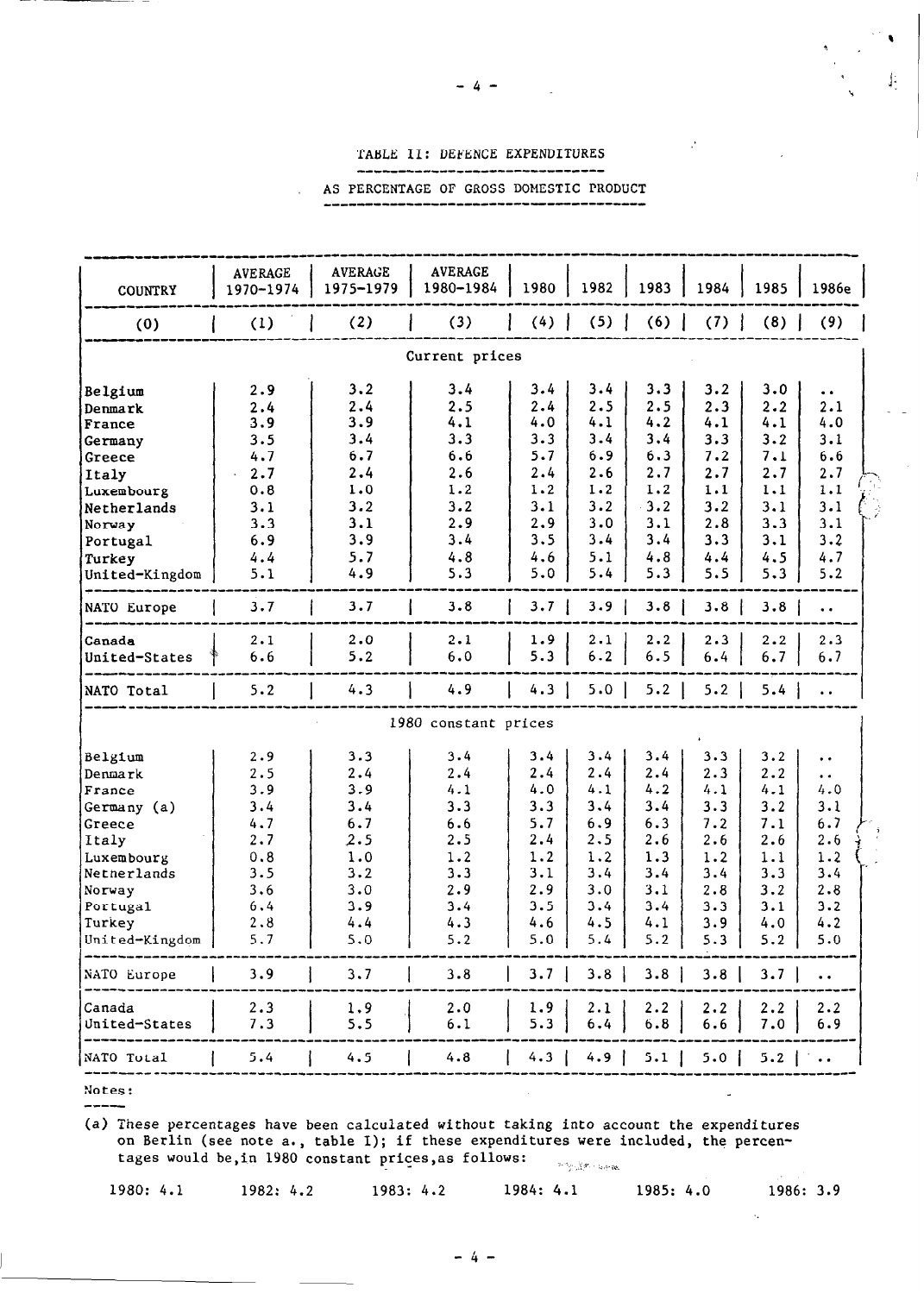TABLE III: GROSS DOMESTIC PRODUCT AND DEFENCE EXPENDITURES

--------------------------------------

PER CAPITA, IN US \$ (a)

--------------

| <b>COUNTRY</b>         | 1970                                                        | 1975   | 1980                 | 1982  | 1983  | 1984 l        | 1985 l | 1986e                |  |  |  |  |  |
|------------------------|-------------------------------------------------------------|--------|----------------------|-------|-------|---------------|--------|----------------------|--|--|--|--|--|
| (0)                    | (1)<br>ı                                                    | (2)    | (3)                  | $(4)$ | (5)   | $(6)$         | $(7)$  | (8)                  |  |  |  |  |  |
| Gross domestic product |                                                             |        |                      |       |       |               |        |                      |  |  |  |  |  |
|                        | 12527<br>11990<br>11951<br>12153<br>12330<br>10382<br>11963 |        |                      |       |       |               |        |                      |  |  |  |  |  |
| Belgium                | 8889                                                        |        |                      |       |       |               |        |                      |  |  |  |  |  |
| Denmark                | 10784                                                       | 11580  | 12941                | 13229 | 13507 | 13975         | 14502  | 14921                |  |  |  |  |  |
| France                 | 9037                                                        | 10591  | 12163                | 12303 | 12336 | 12472         | 12560  | 12793                |  |  |  |  |  |
| Germany                | 10275                                                       | 11165  | 13216                | 13137 | 13342 | 13772         | 14153  | 14651                |  |  |  |  |  |
| <b>Greece</b>          | 2882                                                        | 3584   | 4164                 | 4081  | 4072  | 4165          | 4230   | 4241                 |  |  |  |  |  |
| Iceland                | 8570                                                        | 10994  | 14173                | 14122 | 13247 | 13493         | 13427  | 13363                |  |  |  |  |  |
| Italy                  | 5448                                                        | 5908   | 7011                 | 6959  | 6926  | 7103          | 7250   | 7423                 |  |  |  |  |  |
| Luxembourg             | 10075                                                       | 11135  | 12451                | 12485 | 12888 | 13585         | 13957  | 14182                |  |  |  |  |  |
| Netherlands            | 9751                                                        | 10893  | 11970                | 11585 | 11704 | 11933         | 12089  | 12323                |  |  |  |  |  |
| Norway                 | 9364                                                        | 11374  | 14121                | 14275 | 14701 | 15285         | 15279  | 16656                |  |  |  |  |  |
| Portugal               | 1733                                                        | 2009   | 2516                 | 2566  | 2537  | 2474          | 2526   | 2566                 |  |  |  |  |  |
| Turkey                 | 971                                                         | 1229   | 1304                 | 1358  | 1373  | 1421          | 1463   | 1548                 |  |  |  |  |  |
| United-Kingdom         | 7945                                                        | 8750   | 9483                 | 9546  | 9855  | 10007         | 10272  | 10536                |  |  |  |  |  |
| <b>NATO Europe</b>     | $7186$ .                                                    | 7949 J | 9016                 | 8978  | 9056  | 9226          | 9383   | 9614                 |  |  |  |  |  |
| Canada                 | 8119                                                        | 9710   | 10800                | 10486 | 10674 | 11145         | 11540  | 11866                |  |  |  |  |  |
| United-States          | 9527                                                        | 10213  | 11445                | 11247 | 11466 | 12172         | 12322  | 12566                |  |  |  |  |  |
| NATO Total             | 8125                                                        | 8899 I | 10047                | 9940  |       | 10082   10481 | 10649  | 10892                |  |  |  |  |  |
|                        |                                                             |        | Defence expenditures |       |       |               |        |                      |  |  |  |  |  |
| Belgium                | 256                                                         | 332    | 402                  | 405   | 403.  | 398           | 391    | $\ddot{\bullet}$     |  |  |  |  |  |
| Denmark                | 303                                                         | 288    | 316                  | 317   | 320   | 316           | 319    | $\ddot{\phantom{0}}$ |  |  |  |  |  |
| France                 | 377                                                         | 407    | 490                  | 511   | 517   | 514           | 511    | 513                  |  |  |  |  |  |
| Germany (b)            | 340                                                         | 406    | 434                  | 444   | 449   | 449           | 452    | 454                  |  |  |  |  |  |
| Greece                 | 137                                                         | 245    | 236                  | 282   | 258   | 301           | 302    | 285                  |  |  |  |  |  |
| Italy                  | 142                                                         | 152    | 170                  | 174   | 177   | 182           | 187    | 189                  |  |  |  |  |  |
| Luxembourg             | 80                                                          | 107    | 144                  | 156   | 161   | 162           | 160    | 175                  |  |  |  |  |  |
| Netherlands            | 364                                                         | 360    | 372                  | 392   | 392   | 403           | 402    | 414                  |  |  |  |  |  |
| Norway                 | 373                                                         | 365    | 408                  | 433   | 449   | 427           | 491    | 465                  |  |  |  |  |  |
| Portugal               | 109                                                         | 105    | 88                   | 88    | 85    | 81            | 79     | 83                   |  |  |  |  |  |
| Turkey                 | 27                                                          | 53     | 60                   | 61    | 57    | 55            | 58     | 65                   |  |  |  |  |  |
| United-Kingdom         | 486                                                         | 474    | 477                  | 512   | 514   | 533           | 531    | 530                  |  |  |  |  |  |
| NATO Europe            | 287                                                         | $308$  | 331                  | 344.  | 345   | 348 J         | 349    | $\ddot{\phantom{0}}$ |  |  |  |  |  |
| Canada                 | 214                                                         | 197    | 206                  | 217   | 232   | - 247         | 250    | 257                  |  |  |  |  |  |
| United-States          | 873                                                         | 654    | 713                  | 808   | 839   | 894           | 908    | 928                  |  |  |  |  |  |
| NATO Total             | 510.                                                        | 438    | 476                  | 523   | 537 I | 562           | 568    | $\ddot{\phantom{a}}$ |  |  |  |  |  |

Notes: -----

(a) All figures are expressed in 1980 prices and exchange rates. Since then, changes in exchange rates have occured and a certain amount of caution should be exercised in making comparisons. \_

(b) These figures have been calculated without taking into account the expenditures on Berlin (see note a., tableI).  $\mathcal{F}_\mathrm{c}$ 

|               | If these expenditures were included, the figures would be as follows in US \$: |                                                  |  |  |  |                |
|---------------|--------------------------------------------------------------------------------|--------------------------------------------------|--|--|--|----------------|
|               |                                                                                | 1970: 403 1980: 563 1983: 580 1985: 587          |  |  |  |                |
| $\sim$ $\sim$ |                                                                                | 1975: 508    1982: 575    1984: 583    1986: 589 |  |  |  | - 1 - 12 - # - |

وللمركب ويتأ

 $\sim$  . When  $\sim$ 

-5-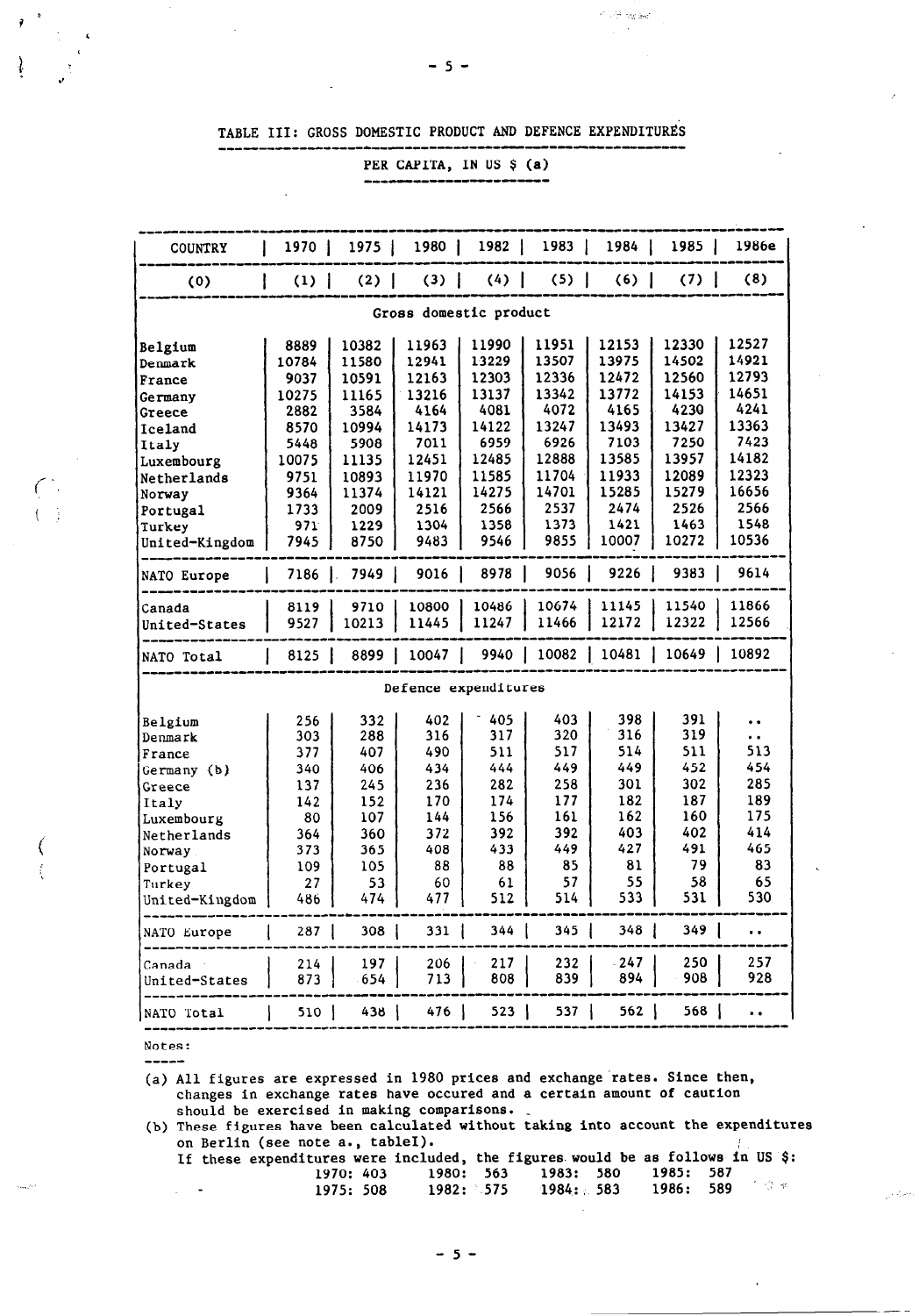### TABLE IV: EQUIPMENT EXPENDITURES -------------------------------

# AS PERCENTAGE OF TOTAL DEFENCE EXPENDITURES

--\_-----------------\_\_\_\_\_\_\_I\_\_\_\_\_\_\_\_

 $\delta/\sqrt{3}$ 

 $\overline{1}$ 

 $\mathcal{P}$ 

(Current prices)

| <b>COUNTRY</b> | <b>AVERAGE</b><br>1970-1974 | <b>AVERAGE</b><br>1975-1979 | <b>AVERAGE</b><br>1980-1984 | 1980 | 1982 | 1983 | 1984 | 1985 | 1986e             |
|----------------|-----------------------------|-----------------------------|-----------------------------|------|------|------|------|------|-------------------|
| (0)            | (1)                         | (2)                         | (3)                         | (4)  | (5)  | (6)  | (7)  | (8)  | (9)               |
| Belgium        | 10.7                        | 11.7                        | 13.8                        | 14.4 | 13.6 | 13.8 | 13.2 | 13.0 | $\bullet$         |
| Canada         | 7.3                         | 9.0                         | 17.8                        | 15.4 | 17.4 | 20.4 | 20.8 | 18.5 | 20.2              |
| Denmark        | 16.4                        | 18.4                        | 16.9                        | 18.1 | 16.8 | 16.5 | 15.7 | 13.8 | 13.8              |
| Germany        | 11.9                        | 12.8                        | 16.6                        | 14.8 | 17.4 | 17.3 | 16.5 | 14.8 | 16.2              |
| Greece         | 8.2                         | 19.3                        | 17.4                        | 18.8 | 17.0 | 15.9 | 15.3 | 14.5 | 14.7 <sub>1</sub> |
| Italy          | 15.3                        | 14.7                        | 17.4                        | 17.5 | 16.6 | 18.5 | 17.3 | 18.8 | 18.96             |
| Luxembourg     | 1.5                         | 1.9                         | 1.8                         | 1.8  | 2.3  | 1.7  | 1.6  | 4.0  | $4.0^{\circ}$     |
| Netherlands    | 12.8                        | 18.0                        | 20.5                        | 18.0 | 20.4 | 22.9 | 23.1 | 23.4 | 24.1              |
| Norway         | 15.2                        | 16.0                        | 19.4                        | 19.3 | 19.6 | 21.1 | 18.1 | 24.9 | 18.3              |
| Portugal       | 7.1                         | 2.2                         | 5.5                         | 6.1  | 5.2  | 4.9  | 4.8  | 3.3  | 6.0               |
| Turkey         | 3.9                         | 19.2                        | 9.1                         | 4.7  | 10.8 | 10.1 | 13.1 | 13.6 | 17.9              |
| United-Kingdom | 16.6                        | 21.6                        | 26.2                        | 25.2 | 25.6 | 26.7 | 27.2 | 27.0 | 26.7              |
| United-States  | 21.4                        | 17.6                        | 22.1                        | 19.5 | 21.3 | 23.5 | 25.2 | 25.7 | 26.1              |

 $\ddot{\phantom{1}}$ 

 $\label{eq:1.1} \mathcal{F}_{\mathcal{A}}(\mathbf{x},t,\mathbf{w})=\mathcal{F}_{\mathcal{A}}(\mathbf{x},t,\mathbf{w})\,,\qquad \qquad \mathcal{F}_{\mathcal{A}}(\mathbf{x},t,\mathbf{w})=\mathcal{F}_{\mathcal{A}}(\mathbf{x},t,\mathbf{w})\,,\qquad \qquad \mathcal{F}_{\mathcal{A}}(\mathbf{x},t,\mathbf{w})=\mathcal{F}_{\mathcal{A}}(\mathbf{x},t,\mathbf{w})\,,$  $\mathbf{z} \in \mathbb{R}^{N}$  .